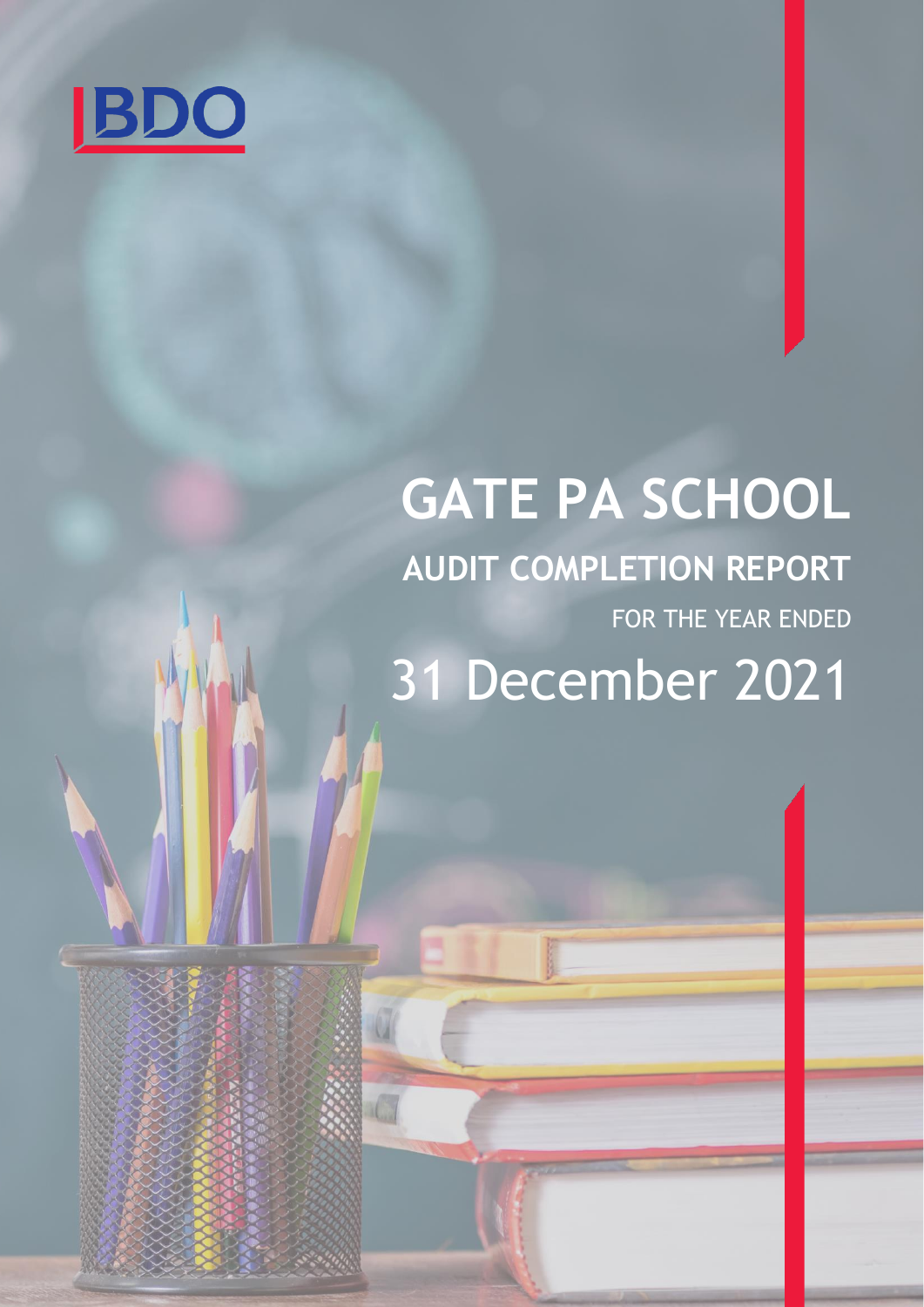

30 May 2022

Laurel Briggs Chairperson Gate Pa School 900 Cameron Road Tauranga South Tauranga 3112

cc: Rochelle Jensen Principal

Dear Board Members

We have pleasure in presenting our Audit Completion Report for our audit of Gate Pa School's financial statements for the year ended 31 December 2021.

We would like to emphasise that our audit work involves the review of only those systems and controls in your organisation upon which we rely on for audit purposes. Our examination may not have identified, and should not be relied upon to identify, all control weaknesses that may exist.

We take this opportunity to express our appreciation for the assistance and co-operation provided by the School's staff during the audit. We have received full and frank cooperation. There is nothing we wish to raise solely with the Board.

Yours faithfully, **BDO Tauranga**

Jama Taylor

**Donna Taylor Partner** Audit & Assurance Services

Email: Donna.Taylor@bdo.co.nz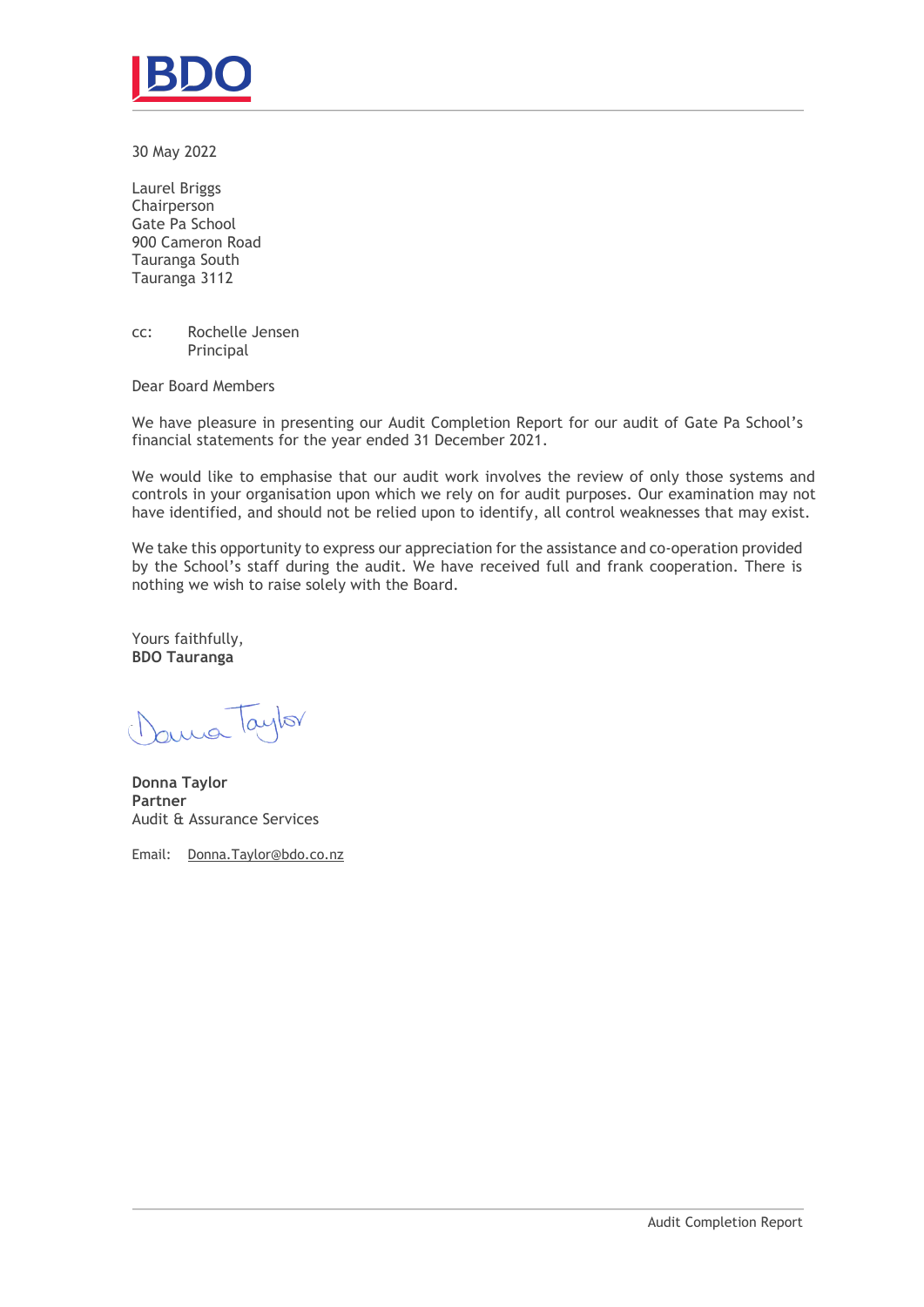### **TABLE OF CONTENTS**

| 2. KEY FINANCIAL STATEMENT AUDIT RISKS AND AREAS OF AUDIT EMPHASIS 3 |  |
|----------------------------------------------------------------------|--|
|                                                                      |  |
|                                                                      |  |
| APPENDIX 1 - ADJUSTED AND UNADJUSTED DIFFERENCES  14                 |  |
|                                                                      |  |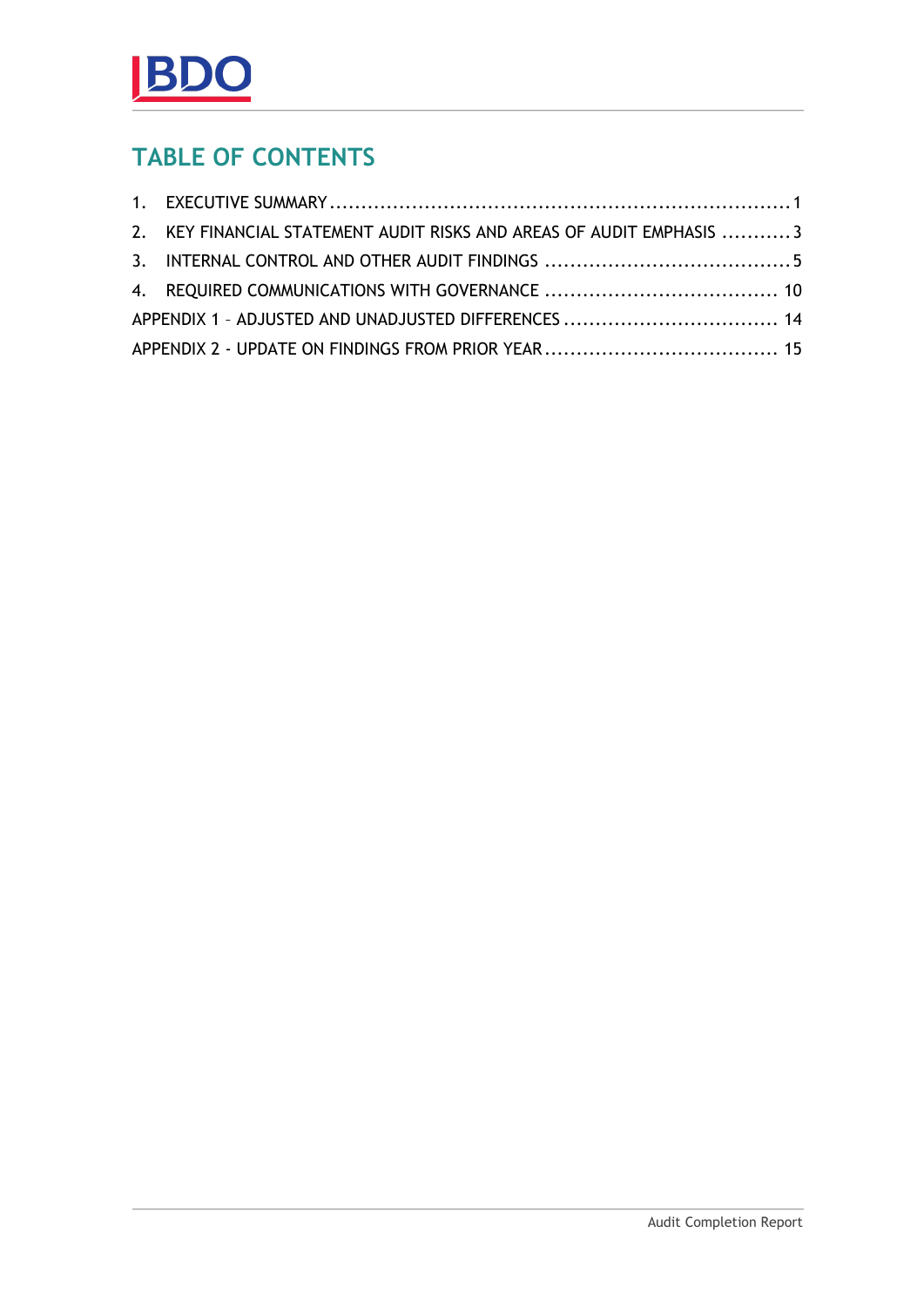## <span id="page-3-0"></span>**1. EXECUTIVE SUMMARY**

### STATUS OF THE AUDIT AND THE AUDIT OPINION

BDO Tauranga ('BDO') is the Appointed Audit Firm of Gate Pa School (the "School").

BDO's responsibilities include a requirement to express an opinion on the School's financial statements arising from our audit conducted in accordance with the Auditor-General's Auditing Standards which incorporate International Standards on Auditing (NZ).

This report details the processes, findings and recommendations from our audit of the School in accordance with the Auditor General's Auditing Standards, and the terms of our engagement as set out in our audit engagement letter.

Our audit of the School's financial statements for the year ended 31 December 2021 is now complete and we have issued an unqualified audit opinion.

We welcome your feedback on the effectiveness of the audit process and are available to discuss our performance.

### AUDIT SCOPE AND OBJECTIVES

Our audit objectives are to:

- report on whether the financial statements give a true and fair view, and
- report to Management about control environment issues that should be addressed by the school.

A strong control environment would feature adequate segregation of duties over important financial processes, and independent reviews as compensating controls should it not always be practicable for the duties to be separated.

We have documented, tested and assessed the controls supporting the school's key transaction streams, and there are no significant weaknesses to report. Control weaknesses identified during the audit have been included in the Internal Control and Other Findings section of this report.

### AREAS OF SIGNIFICANT RISK AND AUDIT EMPHASIS

Our audit approach considered the inherent risks in your business, their potential impact on the financial statements and the associated risk mitigations and controls in place. The significant matters arising from our audit work are:

- Locally raised funds
- Payroll not approved or checked
- Cyclical maintenance provision
- Management Override

We were able to obtain sufficient and appropriate audit evidence in respect to these items and have no significant findings to bring to your attention. Refer to Section 2 for our comments in respect to each significant risk and area of audit emphasis.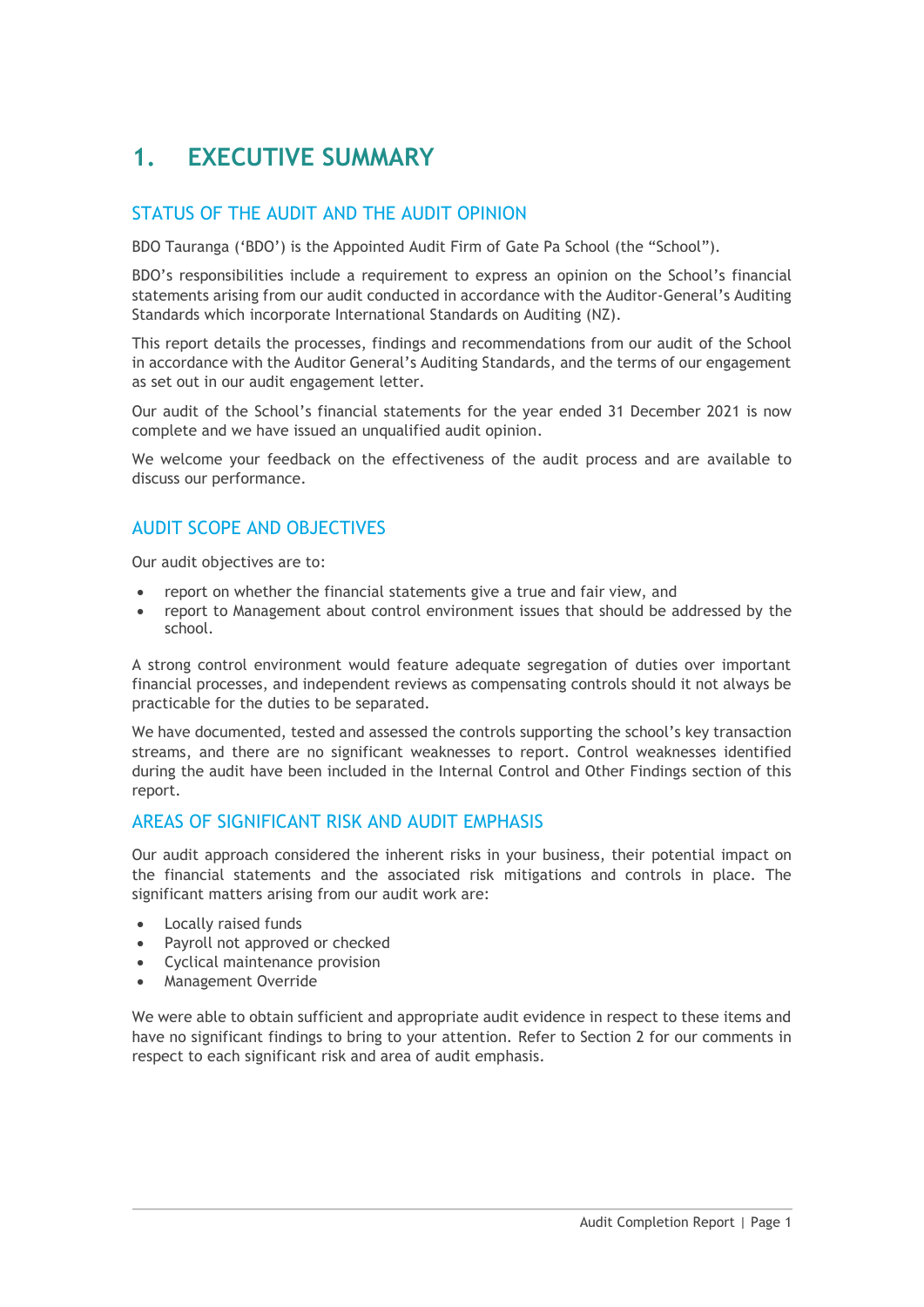### SUMMARY OF UNCORRECTED MISSTATEMENTS

A summary of errors left uncorrected at the conclusion of our audit is provided in the Appendix to this report.

### INTERNAL CONTROLS

Our audit approach requires us to obtain an understanding of an entity's internal controls in order to identify and assess the risk of material misstatement of the financial statements whether due to fraud or error but is not designed to provide assurance over the overall effectiveness of controls operating within the School.

We have included in Section 3 of this report, a summary of our findings and recommendations arising as a result of our audit procedures.

### GOVERNANCE AND ACCOUNTABILITY

Good governance and accountability need and support each other and, if done well, enhance the public's trust in our public sector. Good governance encourages and can result in good accountability. In turn, accountability is a vital element of good governance.

The Auditor-General has published a report, Reflections from our audits: Governance and accountability. This report reflects on common issues, and highlights examples of good and emerging practise, which public entities can use to help improve their governance and accountability arrangements. It also identifies eight elements of good governance and looks at some trends that present new challenges and opportunities for enhancing accountability.

We encourage you to use the findings and examples in this report to consider the School's governance and accountability arrangements. This report is available on the OAG website at [www.oag.govt.nz/2016/reflections](http://www.oag.govt.nz/2016/reflections)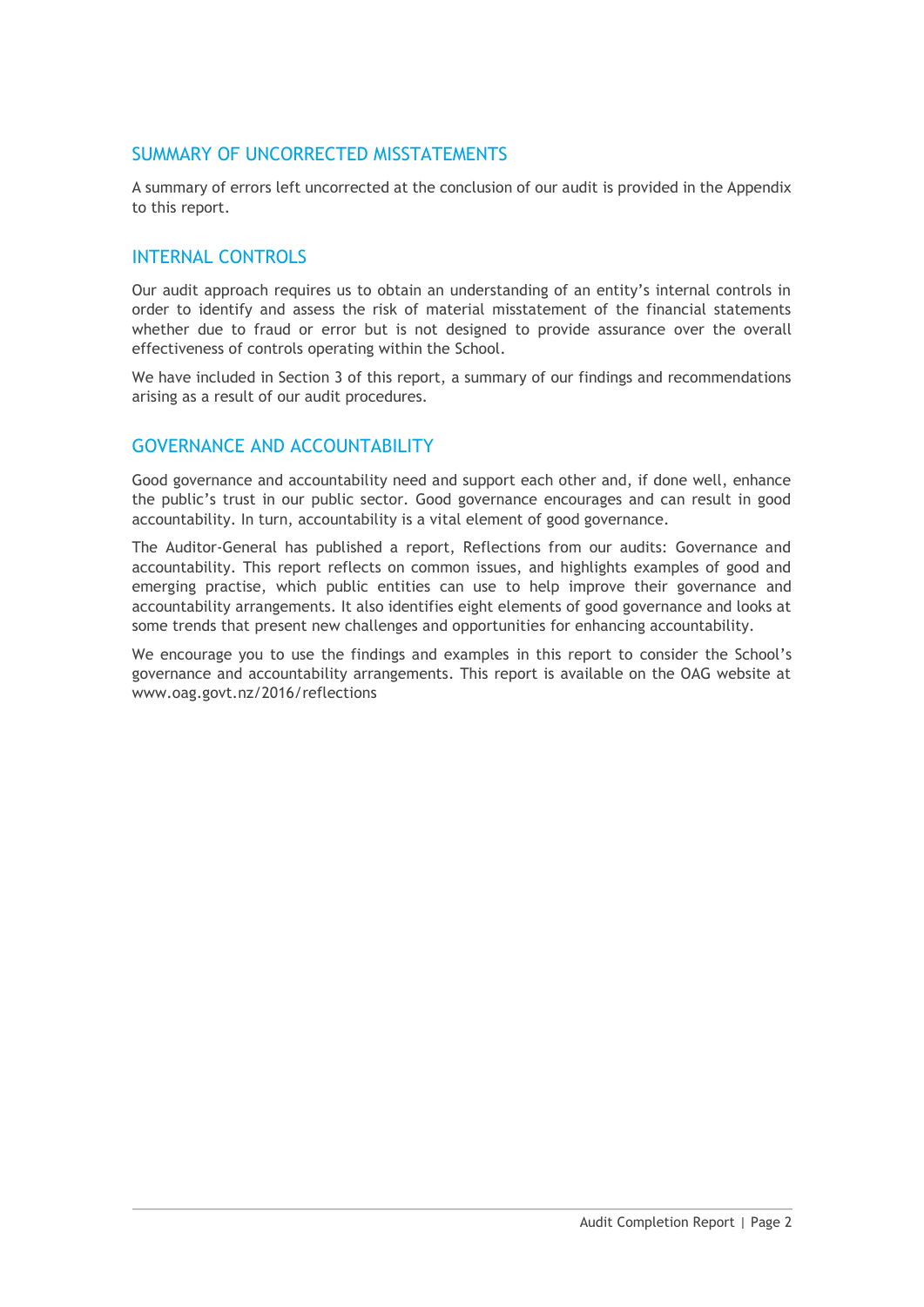### <span id="page-5-0"></span>**2. KEY FINANCIAL STATEMENT AUDIT RISKS AND AREAS OF AUDIT EMPHASIS**

Our audit procedures were focused on those areas of the School's activities that are considered to represent the key audit risks identified during the risk assessment process undertaken and communicated with you through the audit arrangements letter at the planning phase of the audit. Below we present a summary of the identified key areas of risk and audit emphasis and our conclusions in relation to each matter. We are satisfied that these areas have been satisfactorily addressed through our audit processes.

### Locally Raised Funds

Area of Audit Emphasis Conclusion/Response

Due to the nature of locally raised funds (often being cash), there is a risk of material misstatement around the completeness of locally raised funds income.

From our audit work performed we found no issues regarding locally raised funds income or expense balances in the financial statements.

### Payroll not approved or checked

Area of Audit Emphasis Conclusion/Response

Payroll is processed by Novopay. The accuracy of payroll processing is dependent on appropriate approval of payroll changes and checking of the fortnightly SUE report.

From our audit work performed we found no issues regarding payroll balances included in the financial statements.

### Cyclical Maintenance Provision

### Area of Audit Emphasis Conclusion/Response

Cyclical Maintenance is an area of judgment and could lead to material misstatement in the financial statements. For Schools to be able to calculate the appropriate cyclical maintenance provision a 10 Year Property Plan (10YPP) needs to be prepared and/or reviewed by an expert.

From our audit work performed, we are satisfied that the provision for Cyclical Maintenance in the Financial Statements is not materially misstated.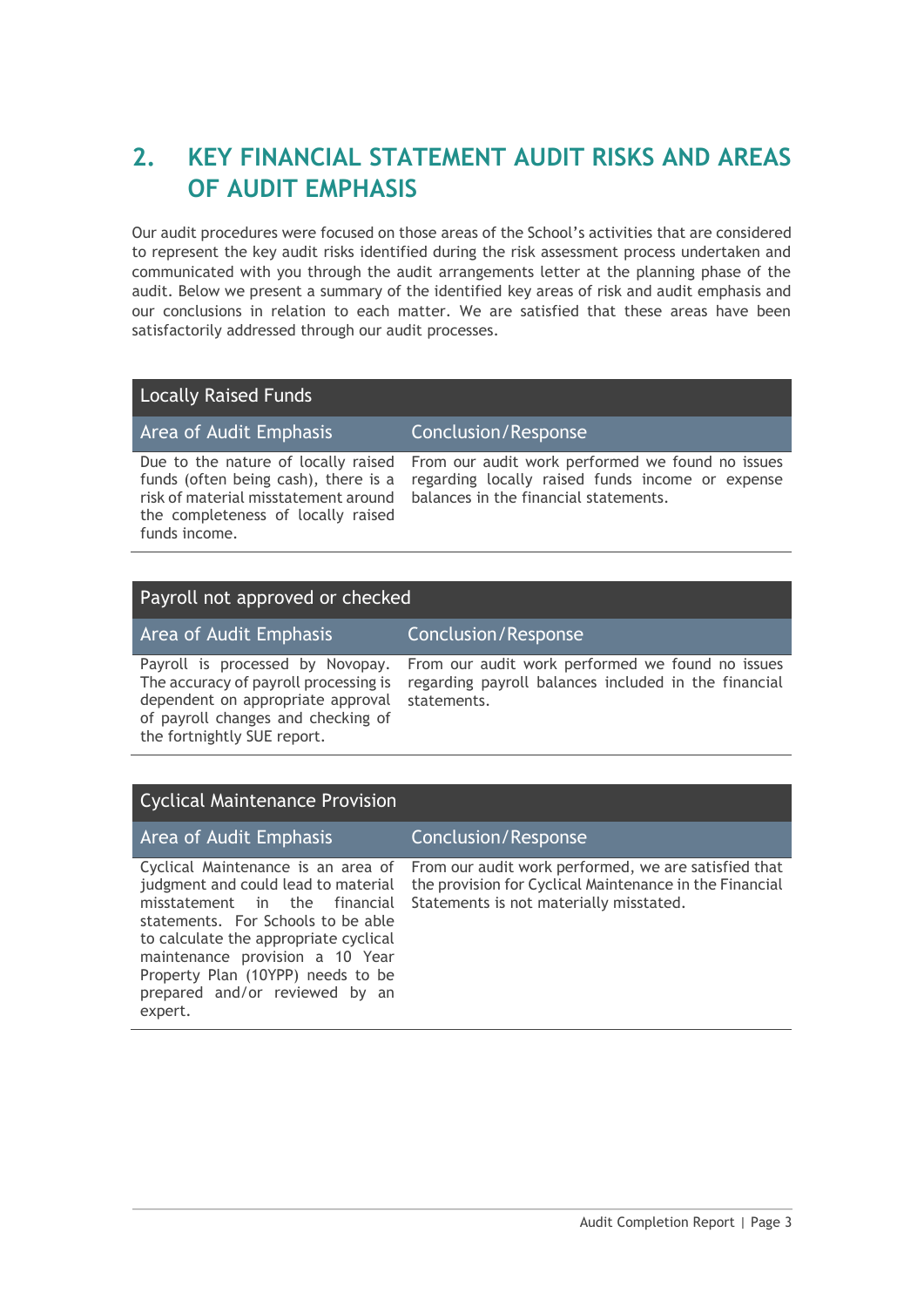| Area of Audit Emphasis                                                                                                  | <b>Conclusion/Response</b>                                                                                                                                                                                                                                |
|-------------------------------------------------------------------------------------------------------------------------|-----------------------------------------------------------------------------------------------------------------------------------------------------------------------------------------------------------------------------------------------------------|
| There is a presumption under the<br>International Auditing Standards<br>that there is a risk of management<br>override. | We have assessed the segregation of duties and risk of<br>management override as part of our planning process,<br>and concluded that the risk of fraud from<br>management override of controls is primarily through<br>the processing of manual journals. |
|                                                                                                                         | We have used a risk based approach to testing manual<br>journals, and focused on any areas where a risk of<br>judgement, estimation or cut-off risk exists with<br>management override in mind. No issues with<br>management override we noted.           |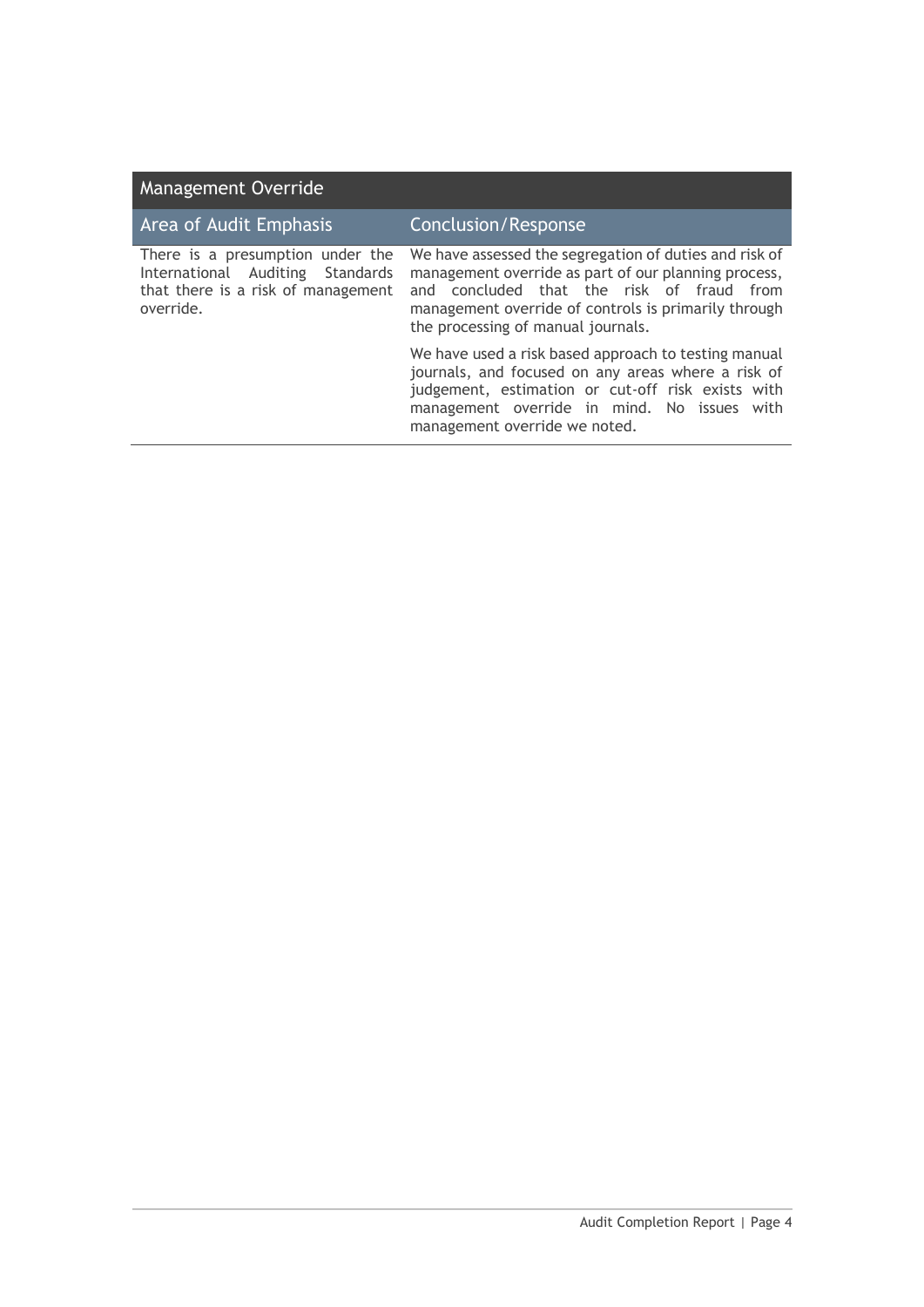### <span id="page-7-0"></span>**3. INTERNAL CONTROL AND OTHER AUDIT FINDINGS**

This section of the report sets out the key internal control findings we have identified during the course of the audit and highlights control deficiencies requiring management attention. Our work has been limited to those controls relevant to the audit of your statutory financial statements. The purpose of our audit work on controls is not to provide assurance in its own right on the internal controls and therefore we may not necessarily disclose all matters that might be significant deficiencies or deficiencies that heighten the risk of a fraud being perpetrated.

The findings and recommendations have been discussed and agreed with the School's Management.

| <b>Payroll Control</b>                                                                                                                                                                                                                                                                                                                                                                                                                                                                                                                                     |                                                                                                                                                                                               |
|------------------------------------------------------------------------------------------------------------------------------------------------------------------------------------------------------------------------------------------------------------------------------------------------------------------------------------------------------------------------------------------------------------------------------------------------------------------------------------------------------------------------------------------------------------|-----------------------------------------------------------------------------------------------------------------------------------------------------------------------------------------------|
| <b>Finding</b>                                                                                                                                                                                                                                                                                                                                                                                                                                                                                                                                             | Recommendation                                                                                                                                                                                |
| We consider the main risk to the accuracy of payroll<br>payments is transactions being incorrectly processed,<br>because of either fraud or error. The EdPay system<br>relies on schools checking the accuracy of the payroll<br>transactions processed by the school, as this<br>information is not checked centrally.<br>To ensure the accuracy of payroll payments, our<br>expectation has been that schools had the following<br>key controls:                                                                                                         | We recommend that the Board ask<br>management for assurance that<br>appropriate controls are in place<br>at the school over payroll<br>transactions, consistent with the<br>updated guidance. |
| effective access controls to EdPay, limiting access<br>to "authorised users";<br>changes to Masterfile data - such as bank account<br>changes, new starters, or payments to non-<br>salaried staff (such as relievers) - have<br>appropriate supporting documentation and are<br>appropriately authorised;<br>checking of the fortnightly draft payroll (SUE)<br>report and Novopay Online transactions report for<br>accuracy; and<br>review of the final fortnightly payroll (SUE) report<br>by someone independent of staff who has access<br>to EdPay. |                                                                                                                                                                                               |
| During the year, the Novopay Online transaction<br>report was discontinued (in October 2021), and from<br>about mid-2021 had not been a complete record of all<br>transactions.                                                                                                                                                                                                                                                                                                                                                                            |                                                                                                                                                                                               |
| We do not consider that the review of the SUE report<br>on its own is a strong enough control for schools to                                                                                                                                                                                                                                                                                                                                                                                                                                               |                                                                                                                                                                                               |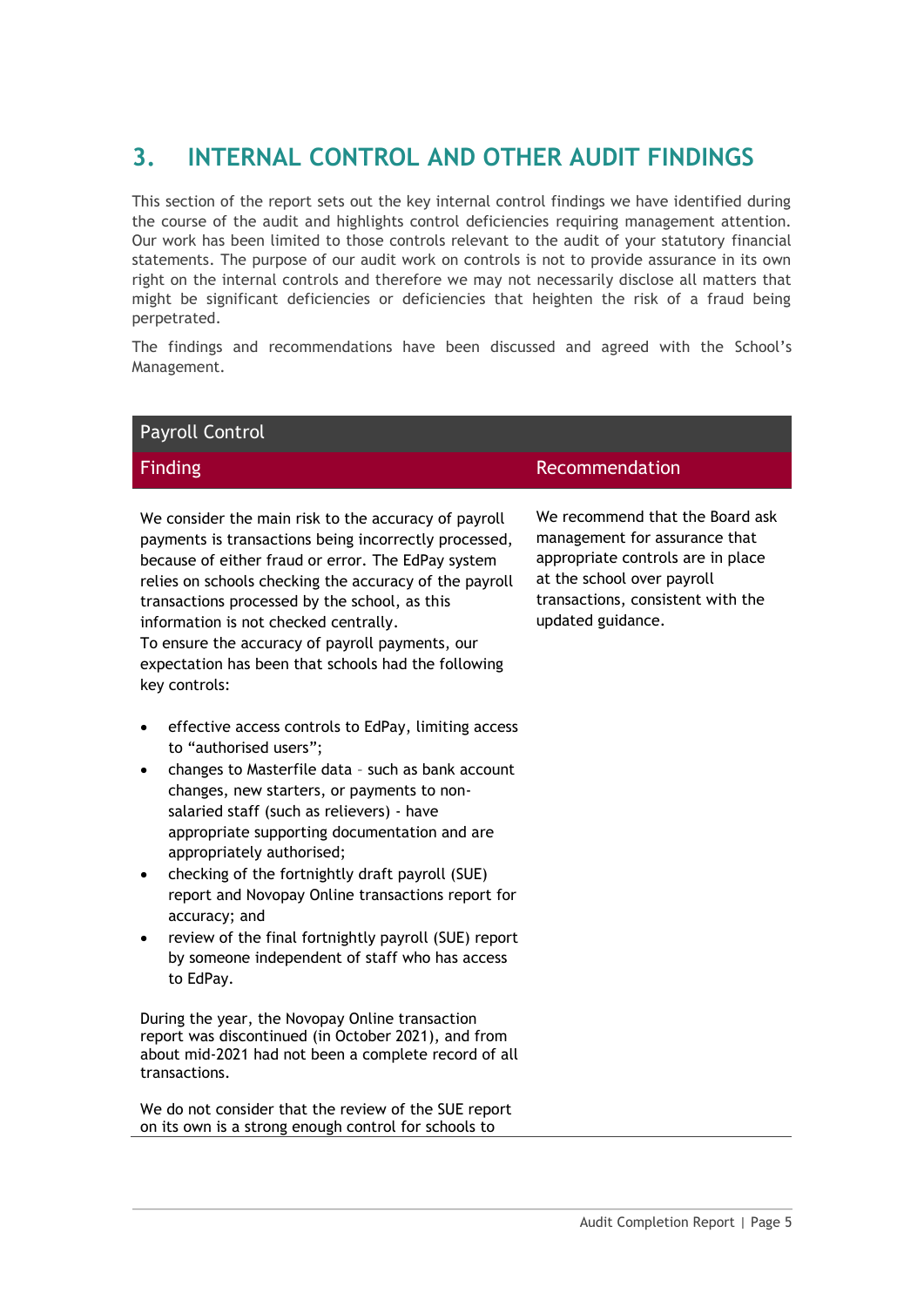rely on to detect fraud or error, because it does not include details of changes to pay, or Masterfile changes. The lack of a complete Masterfile change report could also potentially provide an opportunity for a fraud to go undetected.

*Our audit did not place reliance on payroll controls*  Because the Novopay Online transaction report has not been available throughout the year we have been unable to rely on payroll controls as part of our audit work. This has meant we have had to carry out additional audit work on payroll. These additional procedures have provided the necessary assurance over the payroll amounts in your financial statements.

#### *Updated guidance on payroll controls is now available*

Updated guidance on the controls within EdPay that should be operating at schools has recently been published on the EdPay website. The main change is that the Novopay Online transaction report has been replaced by several reports. To review and approve pay changes the following transaction histories should be saved, checked, and signed, ideally after transactions have been processed and prior to payment:

- timesheet history
- leave history
- activity history.

To ensure controls are effective schools also need to ensure that:

- there is segregation of duties between the processing and approval of payroll transactions;
- access to EdPay is controlled;
- payroll transactions are approved in line with delegations; and
- approvals are appropriately documented.

The guidance and resources on payroll controls for schools are available on the [training page](https://aus01.safelinks.protection.outlook.com/?url=https%3A%2F%2Fwww.edpay.govt.nz%2FSite%2FTraining%2Fdefault.aspx&data=04%7C01%7CJane.Rogers%40oag.parliament.nz%7C36b244bffba2417f5b0f08da103d951e%7Cbb2c152e30d940d5a418874d0f8af670%7C0%7C0%7C637840154073031959%7CUnknown%7CTWFpbGZsb3d8eyJWIjoiMC4wLjAwMDAiLCJQIjoiV2luMzIiLCJBTiI6Ik1haWwiLCJXVCI6Mn0%3D%7C2000&sdata=PtmLQ2rCJyaNRi9KKe1BSK3LKfrlu5Zp3Pq2SqDNdUU%3D&reserved=0) of the EdPay website. They consist of:

- A checklist of best practice payroll controls [School internal processes and controls](https://aus01.safelinks.protection.outlook.com/?url=https%3A%2F%2Fwww.edpay.govt.nz%2Fincludes%2Fdownload.ashx%3FID%3D162146&data=04%7C01%7CJane.Rogers%40oag.parliament.nz%7C6b4b0227683b4ddd631d08da11db0399%7Cbb2c152e30d940d5a418874d0f8af670%7C0%7C0%7C637841929598112561%7CUnknown%7CTWFpbGZsb3d8eyJWIjoiMC4wLjAwMDAiLCJQIjoiV2luMzIiLCJBTiI6Ik1haWwiLCJXVCI6Mn0%3D%7C3000&sdata=eHcc%2BHSqWhkVg6gaoj5udl1%2FioQXfF8AacKOp4oRN5A%3D&reserved=0) – payroll.
- A video [How to use EdPay transaction histories](https://aus01.safelinks.protection.outlook.com/?url=https%3A%2F%2Fvimeo.com%2F656813834%2F196cc3c812&data=04%7C01%7CJane.Rogers%40oag.parliament.nz%7C6b4b0227683b4ddd631d08da11db0399%7Cbb2c152e30d940d5a418874d0f8af670%7C0%7C0%7C637841929598112561%7CUnknown%7CTWFpbGZsb3d8eyJWIjoiMC4wLjAwMDAiLCJQIjoiV2luMzIiLCJBTiI6Ik1haWwiLCJXVCI6Mn0%3D%7C3000&sdata=VUOqKJ5ZiIllRyXbBbHYiTMjfMPvIjQ9t%2FsseiLVZRI%3D&reserved=0)  [\(for checking and approving transactions\)](https://aus01.safelinks.protection.outlook.com/?url=https%3A%2F%2Fvimeo.com%2F656813834%2F196cc3c812&data=04%7C01%7CJane.Rogers%40oag.parliament.nz%7C6b4b0227683b4ddd631d08da11db0399%7Cbb2c152e30d940d5a418874d0f8af670%7C0%7C0%7C637841929598112561%7CUnknown%7CTWFpbGZsb3d8eyJWIjoiMC4wLjAwMDAiLCJQIjoiV2luMzIiLCJBTiI6Ik1haWwiLCJXVCI6Mn0%3D%7C3000&sdata=VUOqKJ5ZiIllRyXbBbHYiTMjfMPvIjQ9t%2FsseiLVZRI%3D&reserved=0)**.**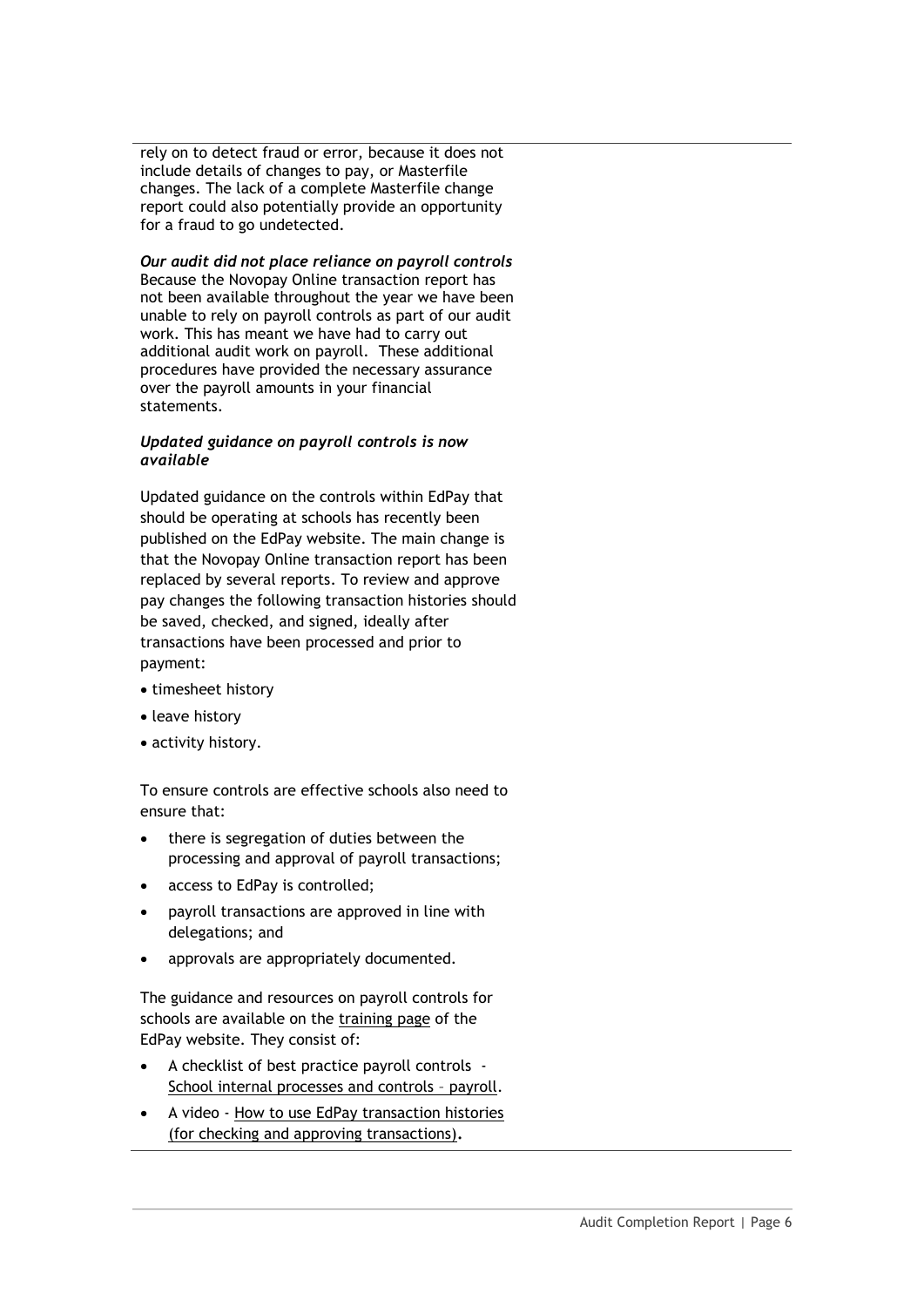• A printable 'how to' guide showing the transaction checking process - [Checking](https://aus01.safelinks.protection.outlook.com/?url=https%3A%2F%2Fwww.edpay.govt.nz%2Fincludes%2Fdownload.ashx%3FID%3D161433&data=04%7C01%7CJane.Rogers%40oag.parliament.nz%7C6b4b0227683b4ddd631d08da11db0399%7Cbb2c152e30d940d5a418874d0f8af670%7C0%7C0%7C637841929598112561%7CUnknown%7CTWFpbGZsb3d8eyJWIjoiMC4wLjAwMDAiLCJQIjoiV2luMzIiLCJBTiI6Ik1haWwiLCJXVCI6Mn0%3D%7C3000&sdata=BbyinLnZoQEoEeX6%2F%2F7MO4xIhoR%2FuLVo%2BTer3tXU878%3D&reserved=0)  [transactions using the activity history and](https://aus01.safelinks.protection.outlook.com/?url=https%3A%2F%2Fwww.edpay.govt.nz%2Fincludes%2Fdownload.ashx%3FID%3D161433&data=04%7C01%7CJane.Rogers%40oag.parliament.nz%7C6b4b0227683b4ddd631d08da11db0399%7Cbb2c152e30d940d5a418874d0f8af670%7C0%7C0%7C637841929598112561%7CUnknown%7CTWFpbGZsb3d8eyJWIjoiMC4wLjAwMDAiLCJQIjoiV2luMzIiLCJBTiI6Ik1haWwiLCJXVCI6Mn0%3D%7C3000&sdata=BbyinLnZoQEoEeX6%2F%2F7MO4xIhoR%2FuLVo%2BTer3tXU878%3D&reserved=0)  [timesheet and leave histories](https://aus01.safelinks.protection.outlook.com/?url=https%3A%2F%2Fwww.edpay.govt.nz%2Fincludes%2Fdownload.ashx%3FID%3D161433&data=04%7C01%7CJane.Rogers%40oag.parliament.nz%7C6b4b0227683b4ddd631d08da11db0399%7Cbb2c152e30d940d5a418874d0f8af670%7C0%7C0%7C637841929598112561%7CUnknown%7CTWFpbGZsb3d8eyJWIjoiMC4wLjAwMDAiLCJQIjoiV2luMzIiLCJBTiI6Ik1haWwiLCJXVCI6Mn0%3D%7C3000&sdata=BbyinLnZoQEoEeX6%2F%2F7MO4xIhoR%2FuLVo%2BTer3tXU878%3D&reserved=0)**.**

#### *No current report in EdPay to check and approve Masterfile changes*

The online activity history for Masterfile changes, such as bank account and other changes to personal details within EdPay is still in development. The updated payroll guidance (referred to above) does suggest some interim procedures, consisting of taking screen shots of changes and having those approved. However, as this will not provide a list of all changes made, the Board needs to consider how it gets comfort that all changes are made with appropriate authorisation. Without a list of all Masterfile changes that can be approved by a second person (as segregation of duties is required for an effective control), this remains an area susceptible to fraud.

### Management comment:

| <b>Budgeted Statement of Cash Flows</b>                                                                                                                                                                                                                                                                                                                                                                                                                                                                                                                                       |                                                                                                                                                                                                                                     |
|-------------------------------------------------------------------------------------------------------------------------------------------------------------------------------------------------------------------------------------------------------------------------------------------------------------------------------------------------------------------------------------------------------------------------------------------------------------------------------------------------------------------------------------------------------------------------------|-------------------------------------------------------------------------------------------------------------------------------------------------------------------------------------------------------------------------------------|
| <b>Finding</b>                                                                                                                                                                                                                                                                                                                                                                                                                                                                                                                                                                | Recommendation                                                                                                                                                                                                                      |
| Schools are required by section $87(3)(i)$ of the<br>Education Act 1989 to report budgeted figures for the<br>Statement of Cash Flows.<br>We note that your school's current year budget does<br>not include figures for this statement.<br>It is important to consider the budgeted cash flows of<br>the school to ensure that the Board can effectively<br>manage its working capital as well as possible<br>legislative requirements, such as borrowing limits. It<br>is also required to disclose the budgeted amounts for<br>this statement in its financial statements. | We recommend that the Board<br>produce a budgeted Statement of<br>Cash Flows at the start of each<br>year as part of your budget setting<br>routine, to enable this to easily be<br>included in the annual financial<br>statements. |
| Management comment:                                                                                                                                                                                                                                                                                                                                                                                                                                                                                                                                                           |                                                                                                                                                                                                                                     |

The BOT do product a balance sheet and cashflow falls out of this in operating budget. In future, we will do this in a different format.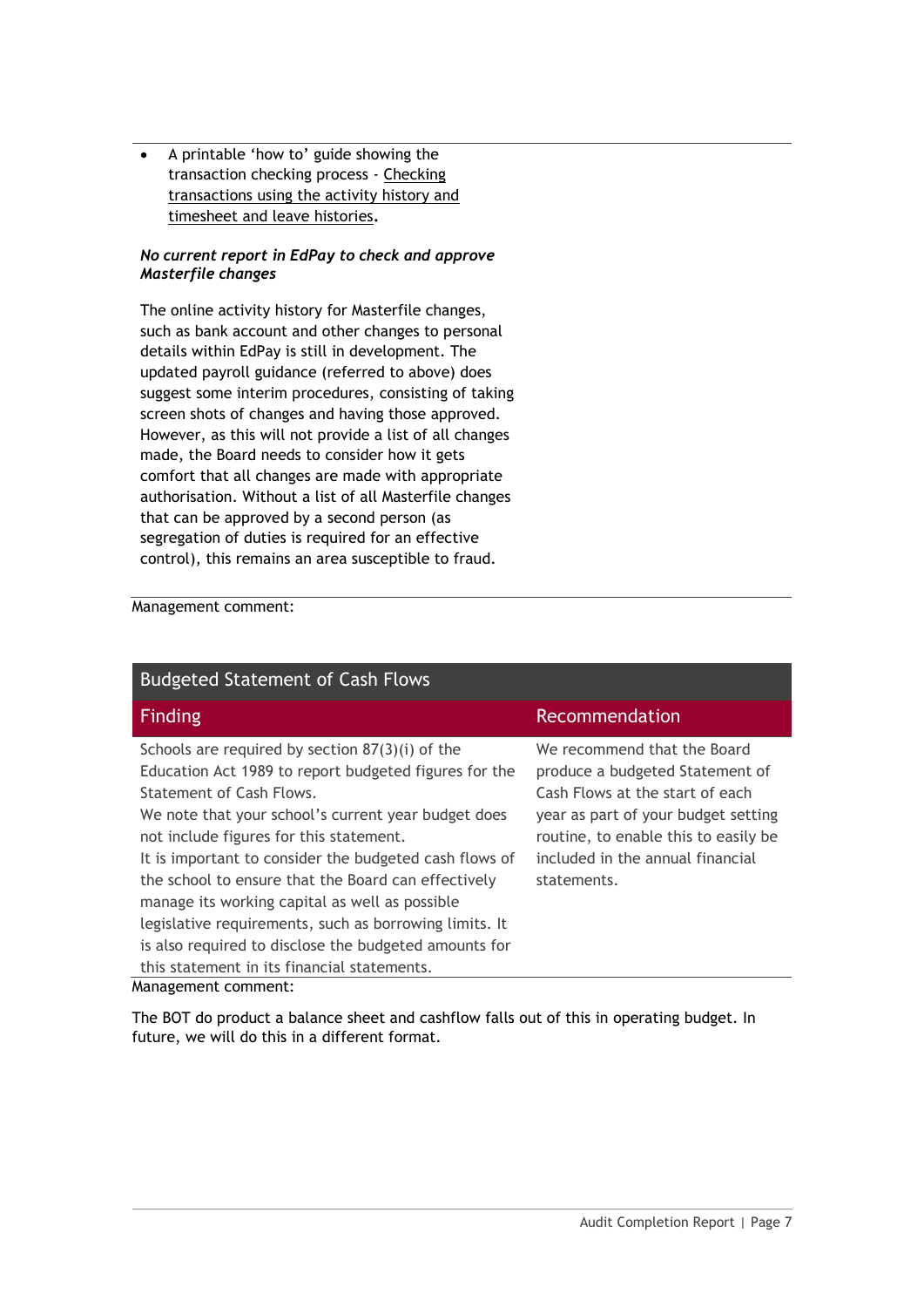### Deficit Budget

The Board has prepared and approved a deficit budget for the coming year.

We are concerned that continued deficit budgeting, if achieved, will reduce your school's equity. Although deficit budgeting may appear to be warranted when preparing the budget for a particular year, we urge caution in using this approach because it is unlikely to be sustainable.

It is vital that you continue to look for ways to improve the actual results against the budgeted deficit during the upcoming school year and ensure that spending does not exceed the amounts approved by the Board.

#### **Finding Recommendation**

We recommend that the Board try to avoid deficit budgeting wherever possible, so the school budgets reflect the ability for it to live within its means.

#### Management comment:

BOT fully aware. Deficit deliberate to support required resourcing. Mid-year budget review will endeavour to rectify this.

| Cyclical Maintenance Plan                                                                                                                                                                                                                                             |                                                                                                                                                                                                                 |
|-----------------------------------------------------------------------------------------------------------------------------------------------------------------------------------------------------------------------------------------------------------------------|-----------------------------------------------------------------------------------------------------------------------------------------------------------------------------------------------------------------|
| <b>Finding</b>                                                                                                                                                                                                                                                        | Recommendation                                                                                                                                                                                                  |
| From our review of the cyclical maintenance plan,<br>there are some blocks in the provision with no<br>expected cost. This is either due to weathertightness<br>issues which require capital works to rectify, or the<br>painting will be completed by the caretaker. | We recommend the school reviews<br>the requirement for a maintenance<br>provision for the blocks affected<br>by weathertightness issues<br>carefully going forward so that<br>appropriate provision can be made |
| Where painting work is expected to be undertaken by<br>the caretaker, the cost of the paint should still be<br>included in the cyclical maintenance provision                                                                                                         | as it is required.<br>We also recommend that the                                                                                                                                                                |
| calculation.                                                                                                                                                                                                                                                          | provision is updated to include the<br>expected cost of the paint for<br>blocks where the caretaker is<br>expected to do the painting work.                                                                     |

#### Management comment:

Noted.

Revised plan was completed early 2021 based on actual quotes.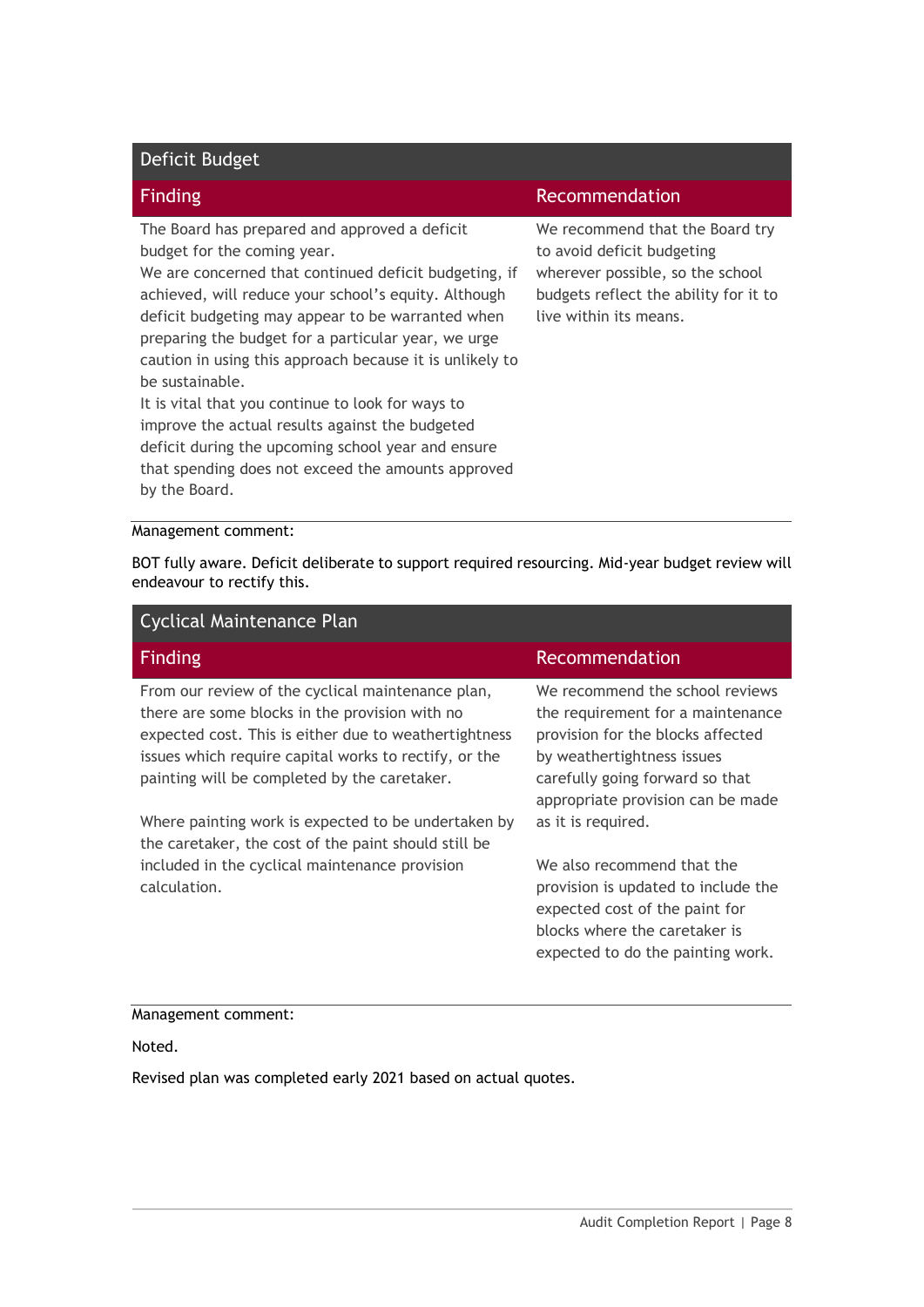| <b>Timesheets Not Approved</b>                                                                                                                                                                                                                                                                                                         |                                                                                                                                                                                                                  |
|----------------------------------------------------------------------------------------------------------------------------------------------------------------------------------------------------------------------------------------------------------------------------------------------------------------------------------------|------------------------------------------------------------------------------------------------------------------------------------------------------------------------------------------------------------------|
| <b>Finding</b>                                                                                                                                                                                                                                                                                                                         | Recommendation                                                                                                                                                                                                   |
| We note from the testing of timesheets for the school<br>that timesheets were not always signed and approved<br>as evidence that the employees time and pay was a<br>true and accurate representation of actual events.<br>This makes it difficult for us as auditors to distinguish<br>on the existence or factious pay of employees. | We recommend to the Board to<br>ensure all timesheets are signed<br>and approved by the appropriate<br>personal and one-up authorisation<br>is used where required. This allows<br>assurance that timesheets are |
| Where timesheets have not been signed or approved,<br>this leaves us to believe that all of this pay has the                                                                                                                                                                                                                           | correct and true representation of<br>employees' time.                                                                                                                                                           |
| potential to be materially misstated and therefore no<br>assurance can be taken over these timesheets. Please<br>ensure clear accountability of all timesheets before<br>payment has been made.                                                                                                                                        | Please seek approval from<br>authorised personal before these<br>timesheets are entered and paid.                                                                                                                |

We reiterate that all timesheets should be checked and approved, ideally after transactions have been processed and prior to payment.

Management comment:

<span id="page-11-0"></span>System has been updated. Timesheets are now approved by senior management.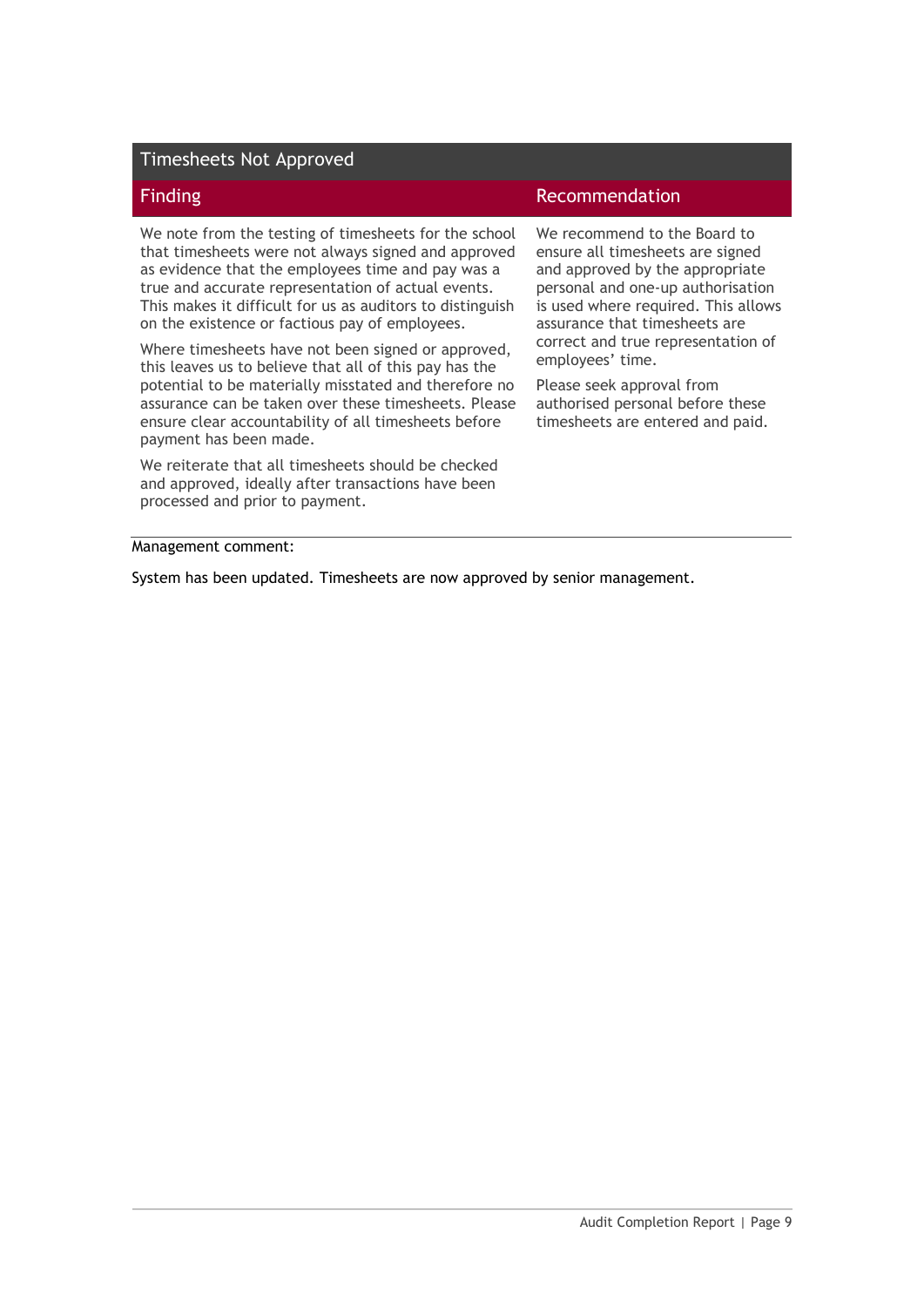# **4. REQUIRED COMMUNICATIONS WITH GOVERNANCE**

| <b>Matter</b>                                                                                | How the matter was addressed                                                                                                                                                                                                                                                                                                                                                                                                                                                                                                     |
|----------------------------------------------------------------------------------------------|----------------------------------------------------------------------------------------------------------------------------------------------------------------------------------------------------------------------------------------------------------------------------------------------------------------------------------------------------------------------------------------------------------------------------------------------------------------------------------------------------------------------------------|
| <b>Auditors</b><br>responsibility<br>under<br>generally<br>accepted<br>auditing<br>standards | We are responsible for completing an audit in accordance with generally<br>accepted auditing standards in New Zealand. The detailed terms of which<br>are set out in our audit engagement letter.                                                                                                                                                                                                                                                                                                                                |
| Confirmation<br>of Audit<br>Independence                                                     | In conducting our audit, we are required to comply with the independence<br>requirements of PES-1 Code of Ethics for Assurance Practitioners issued by<br>the External Reporting Board and the additional OAG independence<br>requirements of AG PES 1.                                                                                                                                                                                                                                                                          |
|                                                                                              | Our own internal policies and procedures are put in place to identify any<br>threats to our independence, and to appropriately deal with and, if<br>relevant, mitigate those risks.                                                                                                                                                                                                                                                                                                                                              |
|                                                                                              | For the comfort of the Board, we note that the following processes assist<br>in maintaining our independence:                                                                                                                                                                                                                                                                                                                                                                                                                    |
|                                                                                              | No other work is permitted to be undertaken by any BDO office<br>$\bullet$<br>without the express approval of the audit engagement partner.<br>All services performed by any national BDO office will be reported to<br>the governing body.                                                                                                                                                                                                                                                                                      |
|                                                                                              | There were no other services provided by our firm for the financial year.                                                                                                                                                                                                                                                                                                                                                                                                                                                        |
| Management<br><b>Judgements</b><br>and Estimates                                             | Under International Standards on Auditing (NZ), we have a responsibility<br>to ensure that you have been informed about the process used by the<br>School in formulating particularly sensitive accounting estimates,<br>assumptions or valuation judgements. Overall, we note that the<br>judgements and estimates by management in preparing the results for the<br>year ended 31 December 2021 appear reasonable. Key matters impacting<br>on our audit have been raised in sections 2 and 3 of this report if<br>applicable. |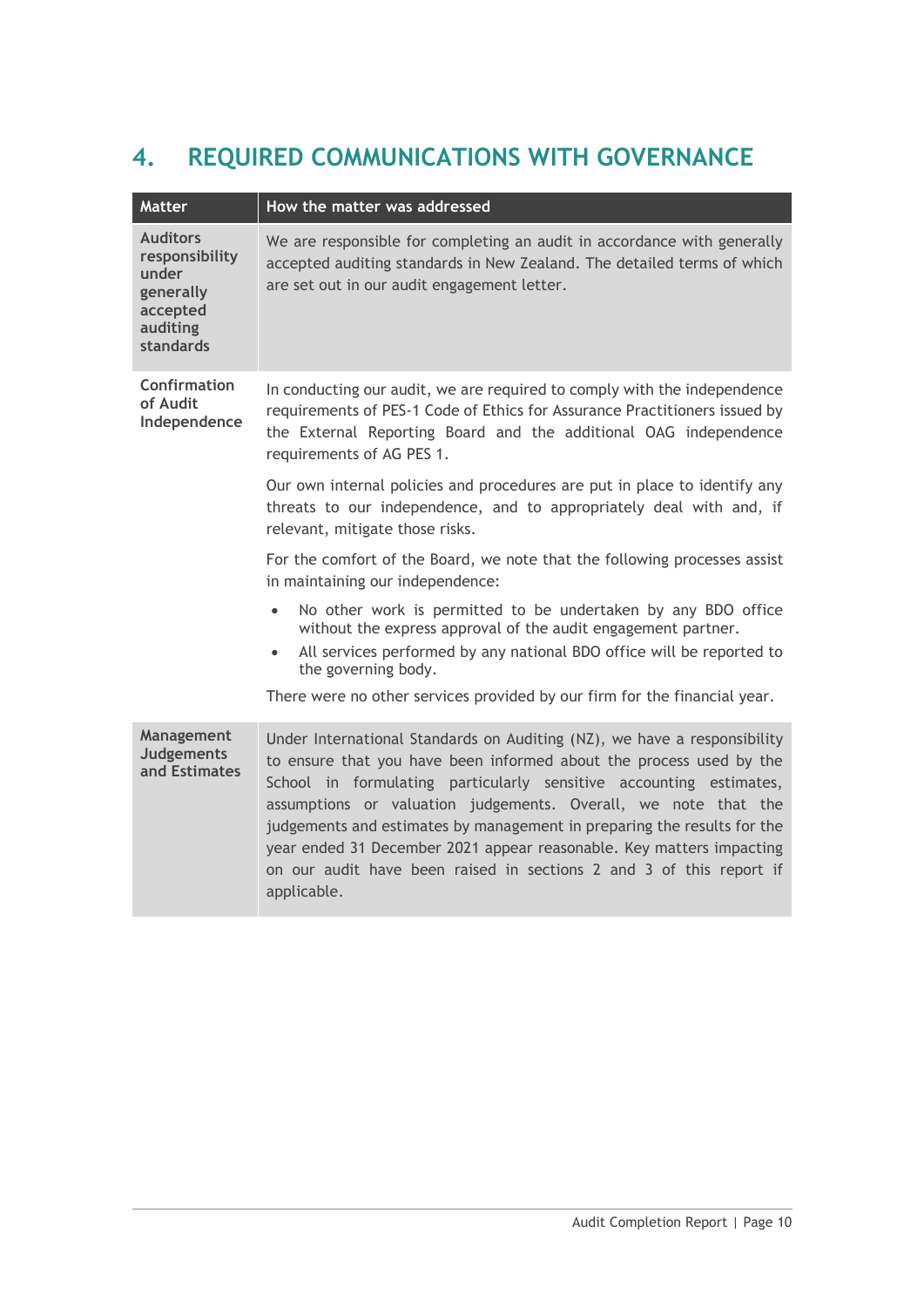| <b>Matter</b>                                                   | How the matter was addressed                                                                                                                                                                                                                                                                                                                                                                                                                                                                                                                                                                                                                                                                                                                                                                                                                  |
|-----------------------------------------------------------------|-----------------------------------------------------------------------------------------------------------------------------------------------------------------------------------------------------------------------------------------------------------------------------------------------------------------------------------------------------------------------------------------------------------------------------------------------------------------------------------------------------------------------------------------------------------------------------------------------------------------------------------------------------------------------------------------------------------------------------------------------------------------------------------------------------------------------------------------------|
| <b>Matters</b><br>requiring<br><b>Board of</b><br>Trustee input | We have placed reliance on the Board's review and approval of the<br>following matters:<br>Minutes of the Board meetings;<br>$\bullet$<br>Implementation of such controls as is needed to ensure that financial<br>$\bullet$<br>statements are presented fairly;<br>Review and approval of management accounts;<br>$\bullet$<br>Review and approval of annual budget;<br>$\bullet$<br>Review and approval of 10 Year Property Plan<br>$\bullet$<br>Notification of fraud; and<br>$\bullet$<br>Review and approval of the financial statements.<br>$\bullet$                                                                                                                                                                                                                                                                                   |
| <b>Accounting</b><br>policies                                   | Auditing standards require us to discuss with you the qualitative aspects of<br>the School's accounting practices and financial reporting. We reviewed the<br>financial statements of the School against the Kiwi Park Model and noted<br>no material departures from the requirements.                                                                                                                                                                                                                                                                                                                                                                                                                                                                                                                                                       |
| Materiality and<br>adjusted/<br>unadjusted<br>differences       | Materiality means, in the context of an audit or review, if financial<br>information is omitted, misstated or not disclosed it has the potential to<br>affect the decisions of users of the financial statements. Materiality is used<br>by auditors in making judgements on the amount of work to be performed,<br>which balances require work and for evaluating the financial report.<br>Materiality is initially calculated at the planning stage and has an influence<br>on the amount of work we do, as well as where we direct our audit efforts.<br>Materiality is not only based on a numeric quantification but is assessed<br>qualitatively for some balances and disclosures.<br>During the course of our audit, we identified misstatements which have<br>been corrected in the financial statements these have been detailed in |
|                                                                 | Appendix 1 of this report.                                                                                                                                                                                                                                                                                                                                                                                                                                                                                                                                                                                                                                                                                                                                                                                                                    |
|                                                                 | There were no errors left uncorrected at the conclusion of the audit.<br>It should be noted that the auditing standards do not require us to<br>communicate misstatements that are considered "clearly trivial" and as<br>such, if we identify such misstatements we will not communicate these to<br>you. We consider "clearly trivial" to be 5% or less of our planned<br>materiality.                                                                                                                                                                                                                                                                                                                                                                                                                                                      |
| Going concern                                                   | We have undertaken a review of management and those charged with<br>governance' assessment of the ability of the School to continue as a going<br>concern for 12 months from the date of signing the audit report and<br>therefore whether the going concern basis for the preparation of the<br>financial statements is appropriate.<br>We identified no issues or concerns that lead us to conclude the going<br>concern assumption cannot be relied upon.                                                                                                                                                                                                                                                                                                                                                                                  |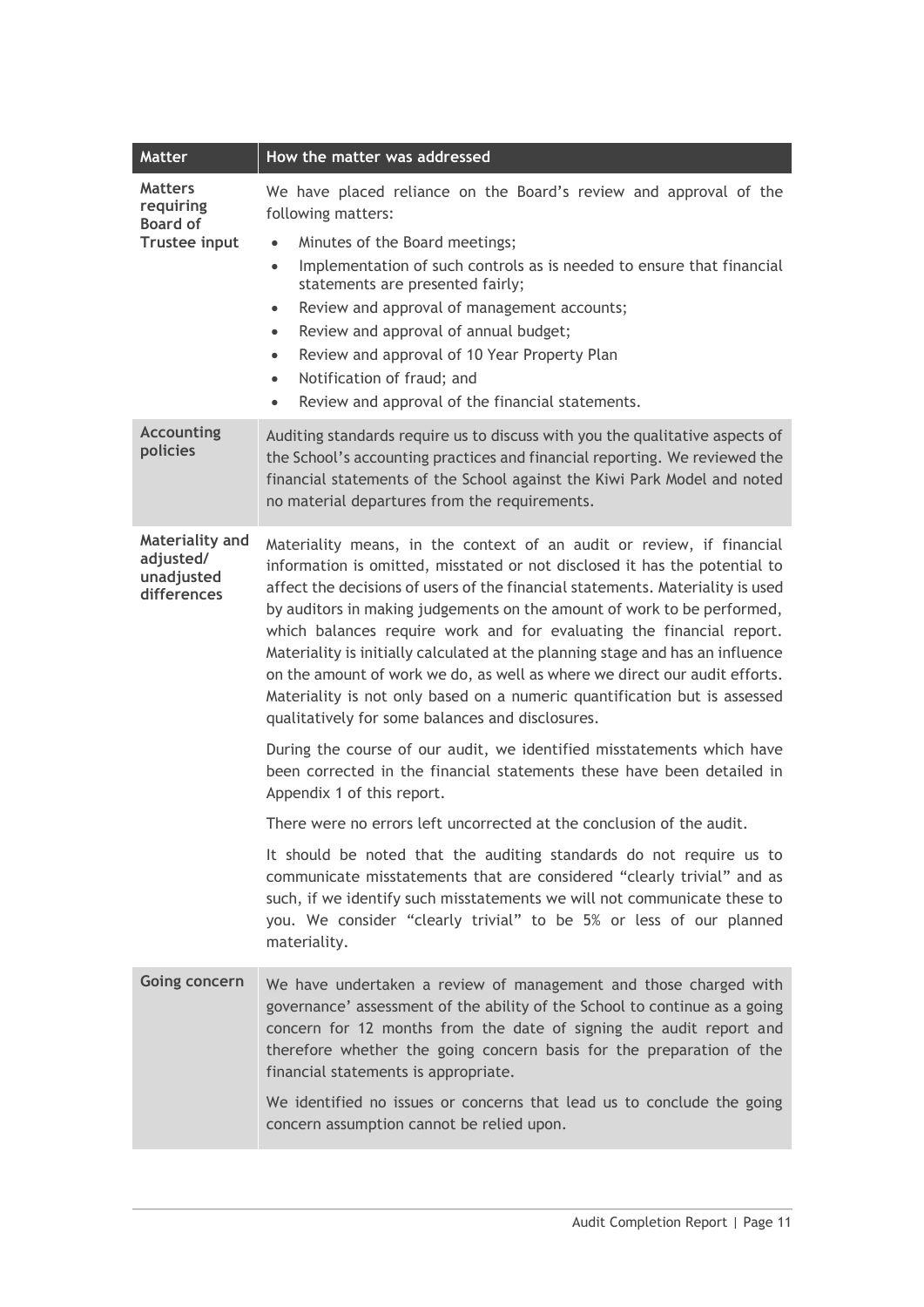| <b>Matter</b>                                                           | How the matter was addressed                                                                                                                                                                                                                                                                 |
|-------------------------------------------------------------------------|----------------------------------------------------------------------------------------------------------------------------------------------------------------------------------------------------------------------------------------------------------------------------------------------|
| Fraud                                                                   | During the audit, no matters relating to fraud, concerning either<br>employees or management, have come to our attention. It should be noted<br>that our audit is not designed to detect fraud, however, should instances<br>of fraud come to our attention, we will report them to you.     |
| Compliance<br>with laws and<br>regulations                              | We have made enquiries in relation to compliance with laws and<br>regulations during the course of our audit. We have not become aware of<br>any instances of non-compliance with laws and regulations which has<br>materially impacted the financial position or performance of the School. |
| Significant<br>findings from<br>the audit                               | Other than those documented in the executive summary and sections 2 and<br>3 of this report, there were no significant matters arising from the audit.                                                                                                                                       |
| <b>Disagreements</b><br>with<br>management                              | There have been no disagreements with management over matters of<br>significance to the audit.                                                                                                                                                                                               |
| <b>Difficulties</b><br>encountered<br>during the<br>audit               | There have been no significant difficulties encountered during the audit.                                                                                                                                                                                                                    |
| <b>Consultations</b><br>with other<br>accountants<br>and<br>consultants | We have considered the need for other accounting specialists during our<br>work and determined, due to the nature of the engagement and<br>experience and knowledge of the engagement team, that no specialists<br>were necessary for the current period.                                    |
| Management<br>representation<br>letter                                  | We have not requested specific representation from management in<br>addition to those areas normally covered by our standard representation<br>letter.                                                                                                                                       |
| Probity, waste<br>and<br>performance                                    | We are required to consider whether any approved payments could be<br>considered extravagant or wasteful, or show a lack of probity or financial<br>prudence. We did not identify any issues of concern with respect to<br>probity, waste and performance.                                   |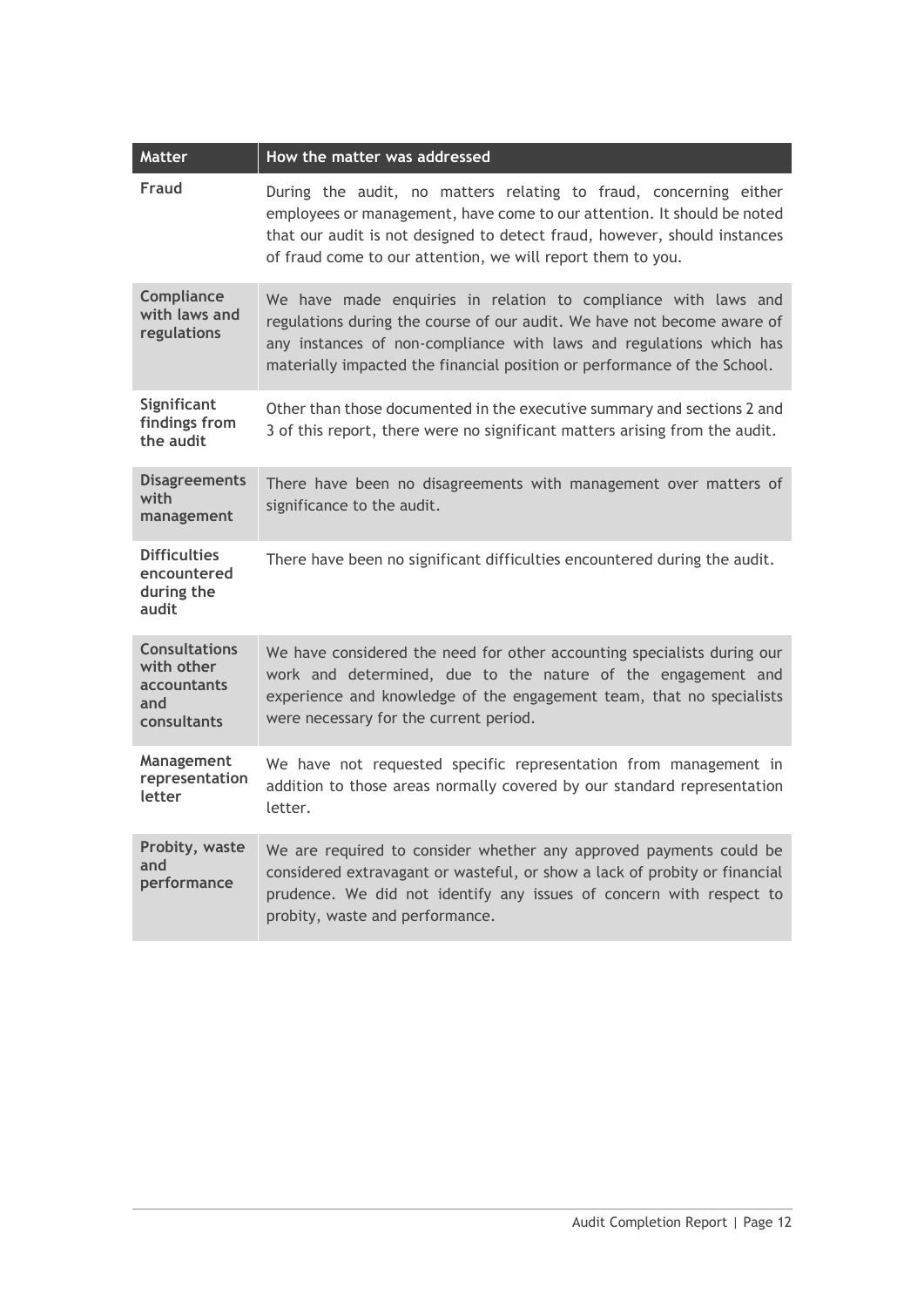| <b>Matter</b>                                                              | How the matter was addressed                                                                                                                                                                                                                                                                                                                                       |
|----------------------------------------------------------------------------|--------------------------------------------------------------------------------------------------------------------------------------------------------------------------------------------------------------------------------------------------------------------------------------------------------------------------------------------------------------------|
| <b>Publishing</b><br><b>Annual Report</b><br>on the<br>School's<br>Website | The Education and Training Act 2020 requires you to publish your Annual<br>Report on-line. Your Annual Report contains your audited annual financial<br>statements including our audit opinion, analysis of variance, list of<br>trustees and KiwiSport statement.                                                                                                 |
|                                                                            | Making your Annual Report accessible to the school community is important<br>for transparency and accountability. The expectation is that your Annual<br>Report is published as soon as possible after your audit is completed, as the<br>value of good accountability lessens over time. We note that you did publish<br>your 2020 Annual Report on your website. |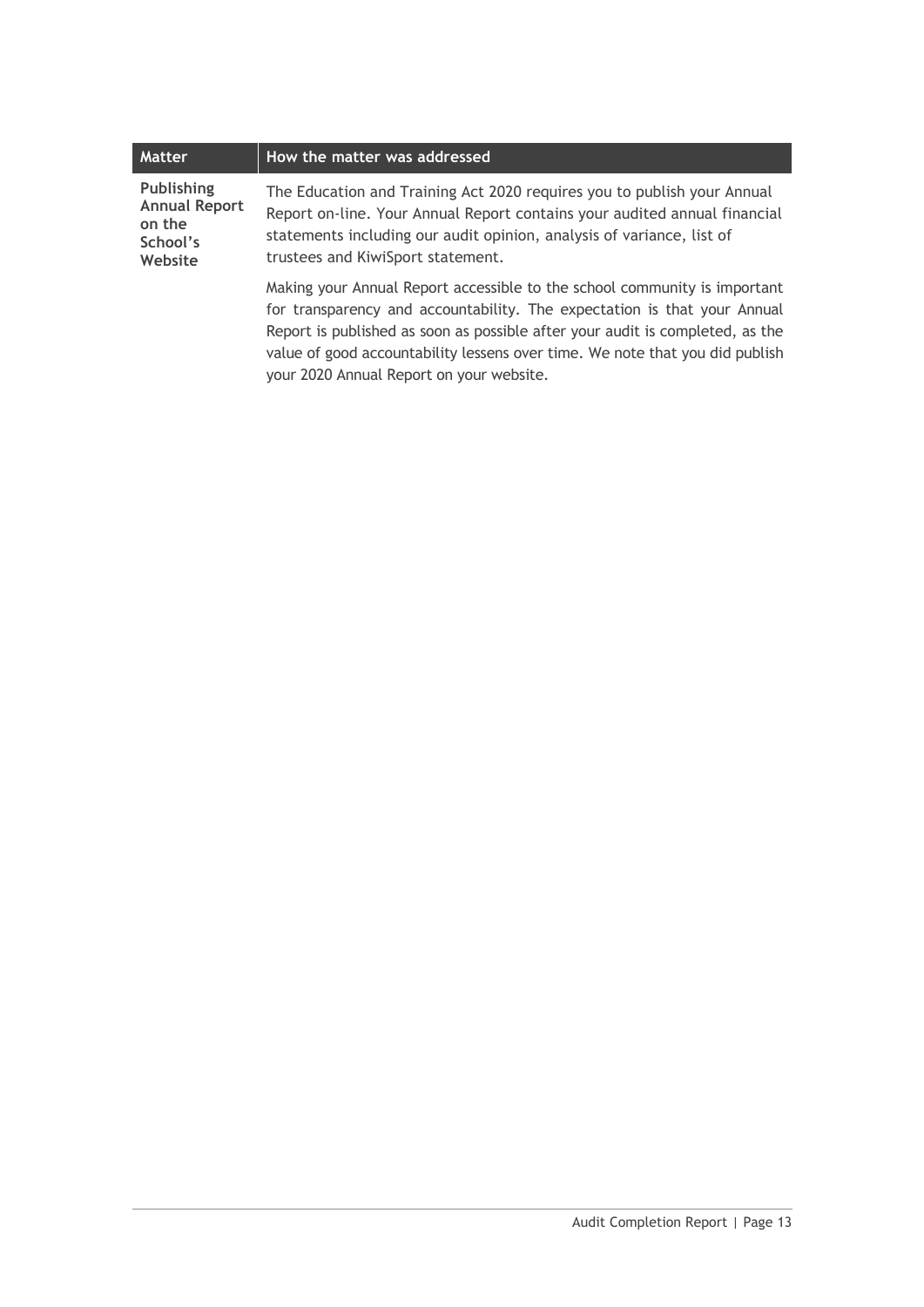### <span id="page-16-0"></span>**APPENDIX 1 – ADJUSTED AND UNADJUSTED DIFFERENCES**

### AUDIT ADJUSTMENTS

The following misstatements have been identified during the course of our audit, and *have* been adjusted:

|                                 | <b>Debit</b> | Credit |
|---------------------------------|--------------|--------|
| <b>Teachers Salaries Grants</b> |              | 11,009 |
| Accounts Receivable             | 11,009       |        |

Record TAPESA wash up adjustment

### UNADJUSTED DIFFERENCES

We confirm there are no unadjusted differences for the year ending 31 December 2021.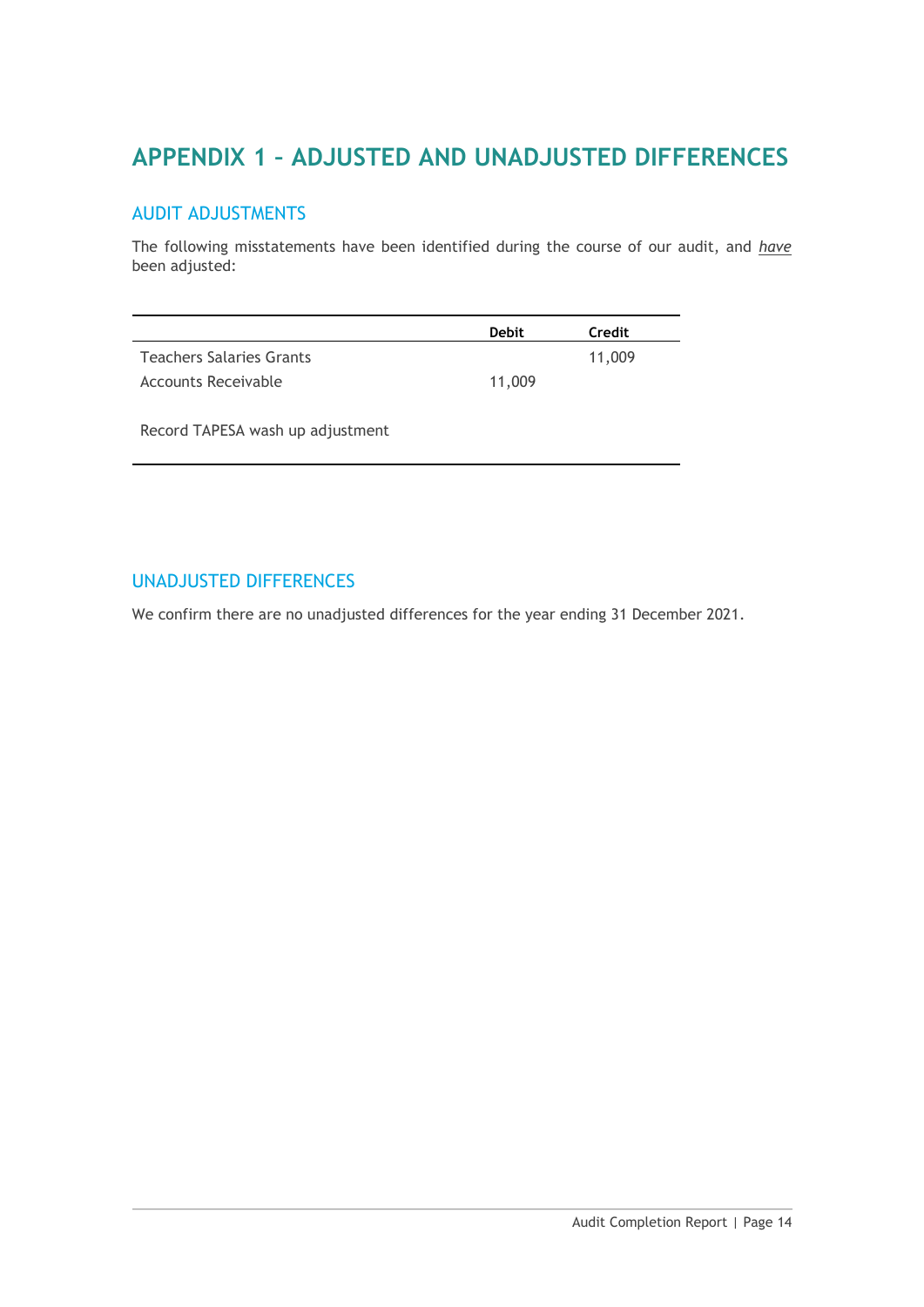### <span id="page-17-0"></span>**APPENDIX 2 - UPDATE ON FINDINGS FROM PRIOR YEAR**

| Segregations in Duties                                                                                                                                                                                                                                                                                                                                                                                                                                                                                                                                                                                                                                         |                                                                                                                                |
|----------------------------------------------------------------------------------------------------------------------------------------------------------------------------------------------------------------------------------------------------------------------------------------------------------------------------------------------------------------------------------------------------------------------------------------------------------------------------------------------------------------------------------------------------------------------------------------------------------------------------------------------------------------|--------------------------------------------------------------------------------------------------------------------------------|
| <b>Finding</b>                                                                                                                                                                                                                                                                                                                                                                                                                                                                                                                                                                                                                                                 | Update                                                                                                                         |
| Segregation of duties associated with the recording<br>and reporting of financial transactions is a<br>fundamental control designed to mitigate the risk of<br>misappropriation of funds, human data input error, or<br>unrecorded transactions. The importance of this<br>control is further heightened in environments where<br>income streams are cash based. In the context of a<br>school, finance departments are generally limited to<br>a few individuals and the handling of cash is<br>commonplace. Segregating duties as far as possible is<br>therefore extremely important to ensure the heavy<br>burden of trust is not borne by one individual. | Issue to remain for the 2021 year<br>as a reminder to management and<br>the board the importance of<br>segregations in duties. |
| During the course of our audit work, we have<br>observed instances where duties have been seen to                                                                                                                                                                                                                                                                                                                                                                                                                                                                                                                                                              |                                                                                                                                |

| Recording of Fixed Assets |  |  |
|---------------------------|--|--|
|---------------------------|--|--|

school's systems in detail.

be appropriately segregated and we wish to note that nothing has come to our attention which would lead us in any way to question the integrity of any of your employees, however we have not reviewed all of the

| <b>Finding</b>                                                                                                                                                                                                                                                                                                                                                                                                                                                                                                                                       | <b>Update</b>                 |
|------------------------------------------------------------------------------------------------------------------------------------------------------------------------------------------------------------------------------------------------------------------------------------------------------------------------------------------------------------------------------------------------------------------------------------------------------------------------------------------------------------------------------------------------------|-------------------------------|
| From our review of the fixed asset register we note<br>that the school records bulk purchases as one line<br>item. While this is technically acceptable, we note<br>that OAG have stressed a preference for assets to be<br>listed individually. We would therefore expect the<br>school to have appropriate records of any bulk listed<br>assets, including serial numbers, if applicable. This is<br>particularly important where assets are portable and<br>desirable, such as iPads, so the assets can be<br>adequately safeguarded and insured. | No issues noted in 2021 year. |